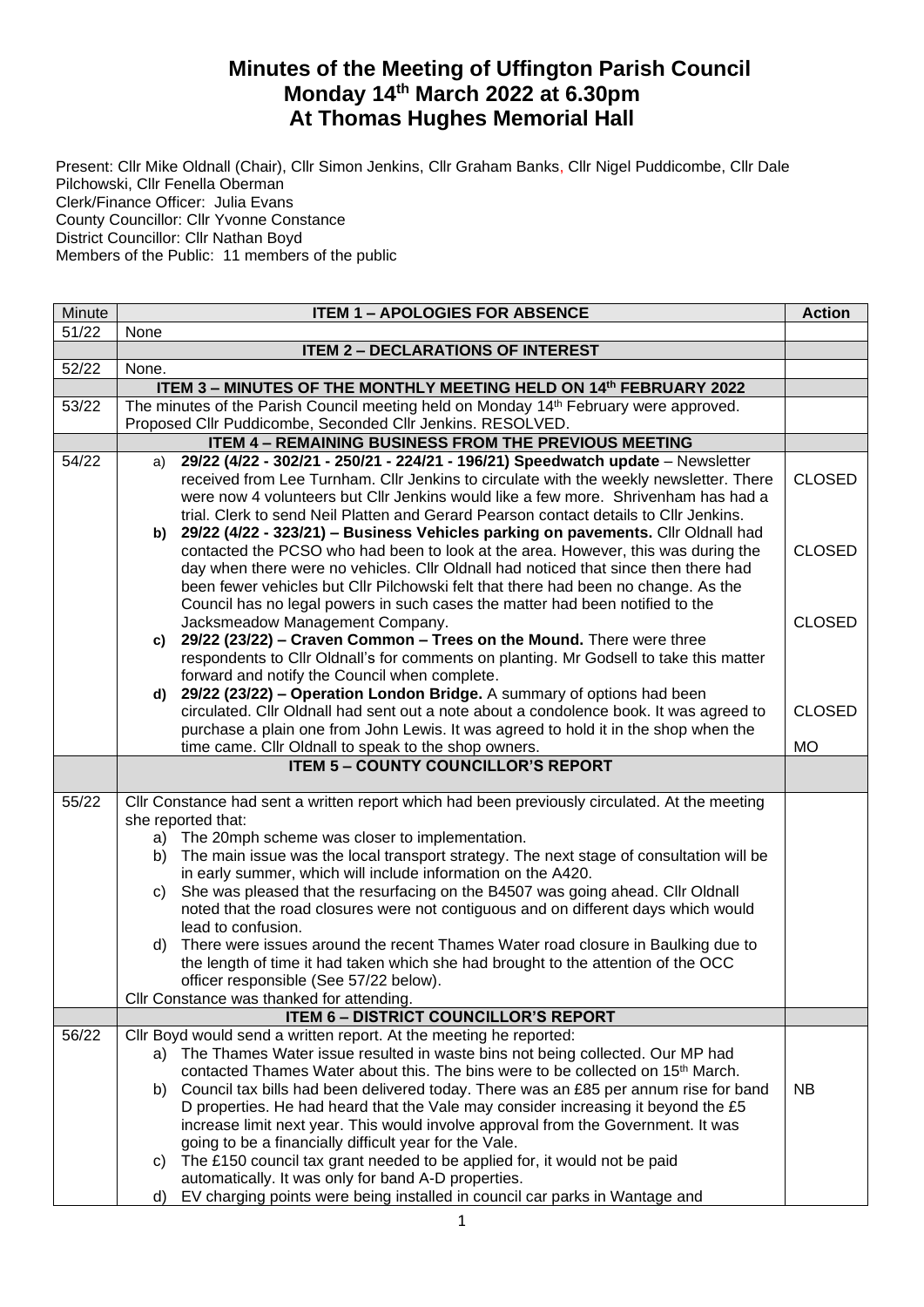|       | Faringdon.                                                                                 |              |
|-------|--------------------------------------------------------------------------------------------|--------------|
|       | The Vale was carrying out a property review and was considering making some<br>e)          |              |
|       | strategic decisions. It was likely that some properties would be sold off e.g. The         |              |
|       | Beacon.                                                                                    |              |
|       | Cllr Boyd was thanked for attending.                                                       |              |
|       | <b>ITEM 7 - OPEN FORUM</b>                                                                 |              |
| 57/22 | Mr Coxhead felt that the Parish Council should send a stiff letter to Thames Water<br>a)   |              |
|       | because of the issues that had arisen from the road closure. He felt that this was         |              |
|       | totally unacceptable. Cllr Oldnall felt that there was not much that the Parish Council    |              |
|       | could do. Cllr Constance suggested that the Parish Council write a formal letter to        |              |
|       | Keith Stenning, Senior Traffic Manager at OCC because of the number of complaints;         |              |
|       | the road was closed without warning or explanation and for too long. Cllr Jenkins          |              |
|       |                                                                                            |              |
|       | stated that we should write to the CEO of Thames Water, with copies to our MP and          |              |
|       | OCC and this was agreed. Cllr Banks pointed out that the area of road actually being       |              |
|       | worked on was very short. Mr Godsell asked how long the sewage tankering was               | NB/MO        |
|       | going on for. This was not known.                                                          |              |
|       | b) A Resident asked about the planning application for 9 Jacksmeadow. She noted that       |              |
|       | the planning department had said it was not in keeping with the rest of the property       |              |
|       | and that the fence might be a Health and Safety risk. Cllr Boyd agreed to speak to the     |              |
|       | case officer. Cllr Oldnall suggested writing to the case officer as well. He asked for a   | <b>MO</b>    |
|       | copy of the correspondence the case officer had sent to the resident.                      |              |
|       | Mr Godsell requested email addresses of the allotment plot holders. Clerk to ask all<br>C) |              |
|       | plot holders if they will agree to their addresses being passed on and to ensure this      | <b>Clerk</b> |
|       | was compliant with GDPR.                                                                   |              |
|       | <b>ITEM 8 - ONGOING PROJECTS</b>                                                           |              |
| 58/22 | <b>Improvements to Broadband</b>                                                           |              |
|       | Ms Foxhall reported that a meeting had been held with the OCC broadband team.<br>a)        | KF /MO       |
|       | There were three projects rolling out Fibre to the Premises in the village.                |              |
|       | Airband were running 17 months late delivering to rural businesses and their<br>b)         |              |
|       | infrastructure had to be complete by end May. Their fibres will be run through             |              |
|       | Uffington, probably along Woolstone Road and Broad Street. Those living along the          |              |
|       | Airband route will be able to connect to fibre and would probably be approached by         |              |
|       | Airband to do so.                                                                          |              |
|       | c) OCC had contracted (via another contractor) with Openreach to connect up the            |              |
|       | school, the museum, and the village hall with FTTP.                                        |              |
|       | The local Community Fibre Partnership (CFP) scheme had 95 properties signed up<br>d)       |              |
|       | and this project would be carried out by Openreach if it proved affordable. A response     |              |
|       | was expected in October 2021 but was now not expected until March 2022 which               |              |
|       | would indicate the cost of the scheme and OCC could then attempt to rationalise this       |              |
|       | with the Museum/School/Hall contract in order to achieve better overall value for          |              |
|       | money. There was a risk to this CFP as funding was due to end in June 2022.                |              |
|       | An update email to all those registered was planned in the near future.<br>e)              | KF/MO        |
| 59/22 | Access to the Paddock (formerly Vehicle Bridge to the Allotments).                         |              |
|       | CIIr Jenkins reported that there was no progress. It was between our solicitor and OCC     | SJ/YC        |
|       | estates. Cllr Jenkins to send details to Cllr Constance who agreed to chase this.          |              |
| 60/22 | Conversion of the three stiles on FP26. A response was awaited from TOE as to whether      |              |
|       | we had received the grant and how much this would be. Cllr Jenkins to chase this.          | SJ           |
|       | <b>ITEM 9 - PLANNING MATTERS</b>                                                           |              |
| 61/22 | <b>New Applications to be considered:</b>                                                  |              |
|       | a) P22/V0486/FUL - Moor Mill Barn Moor Mill Farm. Full planning application for            |              |
|       | change of use of an agricultural barn to a dwelling, together with associated external     |              |
|       | alterations, Formation of a garden, provision of parking, installation of ground source    |              |
|       | heat pump and mechanical ventilation with heat recovery (MVHR) unit, roof-mounted          |              |
|       | solar panels and boundary treatment. Response date 29th March. There were no               |              |
|       | objections                                                                                 |              |
| 62/22 | To consider any new applications received since the publication of the agenda              |              |
|       | None                                                                                       |              |
| 63/22 | Update on outstanding planning applications:                                               |              |
|       | a) P21/V3477/FUL - Border Meadows, Woolstone Road. Variation of condition 2 on             |              |
|       | application P19/V2064/FUL - raise the ridge line for the centre section of the build.      |              |
|       | Permission granted.                                                                        |              |
|       | P22/V0090/LB - The Baker's Arms, High Street. To mount an additional wall<br>b)            |              |
|       | mounted aluminium street name plate beneath and existing street name place                 |              |
|       | containing additional information to side elevation of an existing building. Awaiting      |              |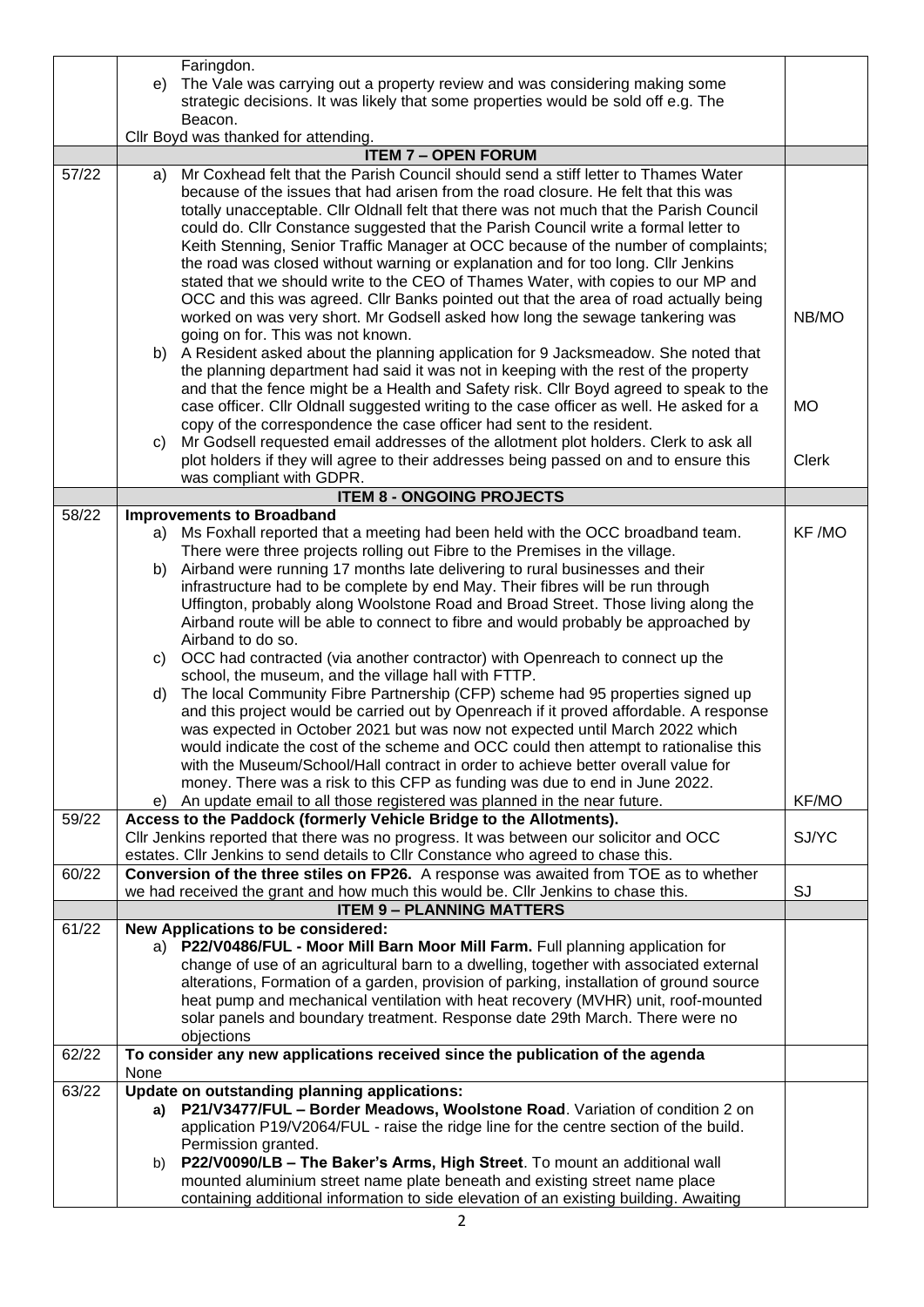|       |                   | determination.                                                                                                                                                         |               |
|-------|-------------------|------------------------------------------------------------------------------------------------------------------------------------------------------------------------|---------------|
|       | C)                | P22/V0010/HH - Broadway Farm. Revision to application P21/V0360/HH in order to                                                                                         |               |
|       |                   | create a detached annex. The proposal seeks planning permission to revise the                                                                                          |               |
|       |                   | previously agreed application to create an attached annex, to now make the annex                                                                                       |               |
|       |                   | detached from the rear of the garage, in effect moving the building by 1.5m and                                                                                        |               |
|       |                   | establish a walkway in between the two buildings. The purpose will remain the same                                                                                     |               |
|       |                   | as will the materials being used. Awaiting determination.                                                                                                              |               |
|       | d)                | P21/V3056/HH - 9 Jacksmeadow. Extension to existing fence (retrospective).                                                                                             |               |
|       |                   | Awaiting determination.                                                                                                                                                |               |
| 64/22 | a)                | Britchcombe Farm - report on Working Group meeting. The last meeting was held                                                                                          |               |
|       |                   | on 22 <sup>nd</sup> February. Cllr Jenkins to circulate the minutes. Cllrs Jenkins, Oldnall and Boyd                                                                   |               |
|       |                   | had a meeting with Emily Hammerton, but there will not be any further meetings until a                                                                                 | SJ            |
|       |                   | planning application is received. Cllr Jenkins had a meeting scheduled with a PR<br>company to develop a communications strategy.                                      |               |
|       | b)                | Discussion with Raoul Fraser. Mr Fraser had been unable to attend this meeting as                                                                                      |               |
|       |                   | planned. He will be asked to attend the April meeting instead. <b>Afternote</b> : He had                                                                               |               |
|       |                   | accepted this invitation and will be invited to speak at 7pm prior to the Annual                                                                                       |               |
|       |                   | Assembly.                                                                                                                                                              |               |
|       | C)                | World Heritage Status. Cllr Jenkins had circulated a paper proposing the designation                                                                                   |               |
|       |                   | of the White Horse area as a World Heritage site. It was not a quick process. Dr                                                                                       |               |
|       |                   | Godfrey showed a map showing the area in question and gave a brief presentation on                                                                                     |               |
|       |                   | the how the process would work. Cllr Puddicombe proposed that the Parish Council                                                                                       |               |
|       |                   | sign up in principle to support the application to inscribe the Landscape of the White                                                                                 |               |
|       |                   | Horse as a World Heritage site and to investigate further. Cllr Jenkins seconded.                                                                                      |               |
|       |                   | RESOLVED. Afternote: As this is not specific to Britchcombe Farm, it will be added to                                                                                  |               |
|       |                   | the Ongoing Projects category in future.                                                                                                                               | <b>CLOSED</b> |
|       | d)                | Talk by Mr David Miles. About 50 people attended this event.<br><b>ITEM 10 - FINANCE</b>                                                                               |               |
| 65/22 | a)                | To approve March payments: Payments totalling £1613.55 were approved. This                                                                                             |               |
|       |                   | included the Malcolm Hinton invoice. Proposed: Cllr Puddicombe, seconded: Cllr                                                                                         | <b>MO</b>     |
|       |                   | Pilchowski. RESOLVED. Cllr Oldnall to authorise the payments online.                                                                                                   |               |
|       | b)                | <b>EMR.</b> It was proposed that unspent funds with an EMR category be put into EMR at                                                                                 |               |
|       |                   | the year end. Any other unspent funds were to go back into general reserve. Proposed                                                                                   |               |
|       |                   | Cllr Pilchowski, Seconded Cllr Oberman. Cllr Jenkins suggested amalgamating EMR                                                                                        |               |
|       |                   | pots where possible and this was agreed as part of the end-of-year process.                                                                                            | Clerk         |
|       | C)                | NALC Pay Scale increase. This was to be backdated to 1 <sup>st</sup> April 2021 and the back                                                                           |               |
|       |                   | pay was to come from the administration cost centre.                                                                                                                   | <b>Clerk</b>  |
|       | d)                | <b>Chairman's Allowance.</b> An allowance of £300 had been agreed at the February<br>meeting (Minute reference 40/22). The budget had been amended to include this sum |               |
|       |                   | which would be taken from General Reserves for the financial year 2022/23.                                                                                             | <b>CLOSED</b> |
|       |                   | <b>ITEM 11 - THE JUBILEE FIELD TRUST</b>                                                                                                                               |               |
| 66/22 | a)                | Monthly play area inspection.                                                                                                                                          |               |
|       |                   | Cllr Oberman reported that there were no issues in the playground.                                                                                                     |               |
|       | b)                | Memorial Bench on Jubilee Field. No progress. Cllr Oberman to chase.                                                                                                   | <b>FO</b>     |
|       | C)                | Applications to use the field. None.                                                                                                                                   |               |
|       |                   | d) Broken branches. Cllr Pilchowski had been tidying up all the broken branches. He                                                                                    |               |
|       |                   | was thanked for his work.                                                                                                                                              |               |
|       | e)                | Grass cutting. The field was still wet but will need to be cut soon. Clerk to write to                                                                                 |               |
|       |                   | sports club to confirm that they will be carrying out the grass cutting this year and ask                                                                              | <b>Clerk</b>  |
|       |                   | them to confirm the price.<br><b>ITEM 12 - ALLOTMENTS UPDATE</b>                                                                                                       |               |
| 67/22 |                   | <b>Allotments Update</b>                                                                                                                                               |               |
|       |                   | Nothing to report.                                                                                                                                                     |               |
|       |                   | <b>ITEM 13 - OSR UPDATE</b>                                                                                                                                            |               |
| 68/22 | <b>OSR Update</b> |                                                                                                                                                                        |               |
|       |                   | a) Window repair. Cllr Puddicombe had contacted Paul Pounds for a quote but had not                                                                                    |               |
|       |                   | heard back. It was assumed that he was not interested in the work. The other quote                                                                                     |               |
|       |                   | received was £1926. Cllr Puddicombe agreed to ask whether Paul Pounds was                                                                                              | <b>NP</b>     |
|       |                   | planning to submit a quote. If not, it was proposed to go ahead on a single tender.                                                                                    |               |
|       |                   | Proposed Cllr Puddicombe. Seconded Cllr Pilchowski. Afternote: Paul Pounds had                                                                                         |               |
|       |                   | confirmed that he did not wish to bid for this work due to other commitments.<br><b>ITEM 14 - ANNUAL / QUARTERLY REVIEWS</b>                                           |               |
|       |                   |                                                                                                                                                                        |               |